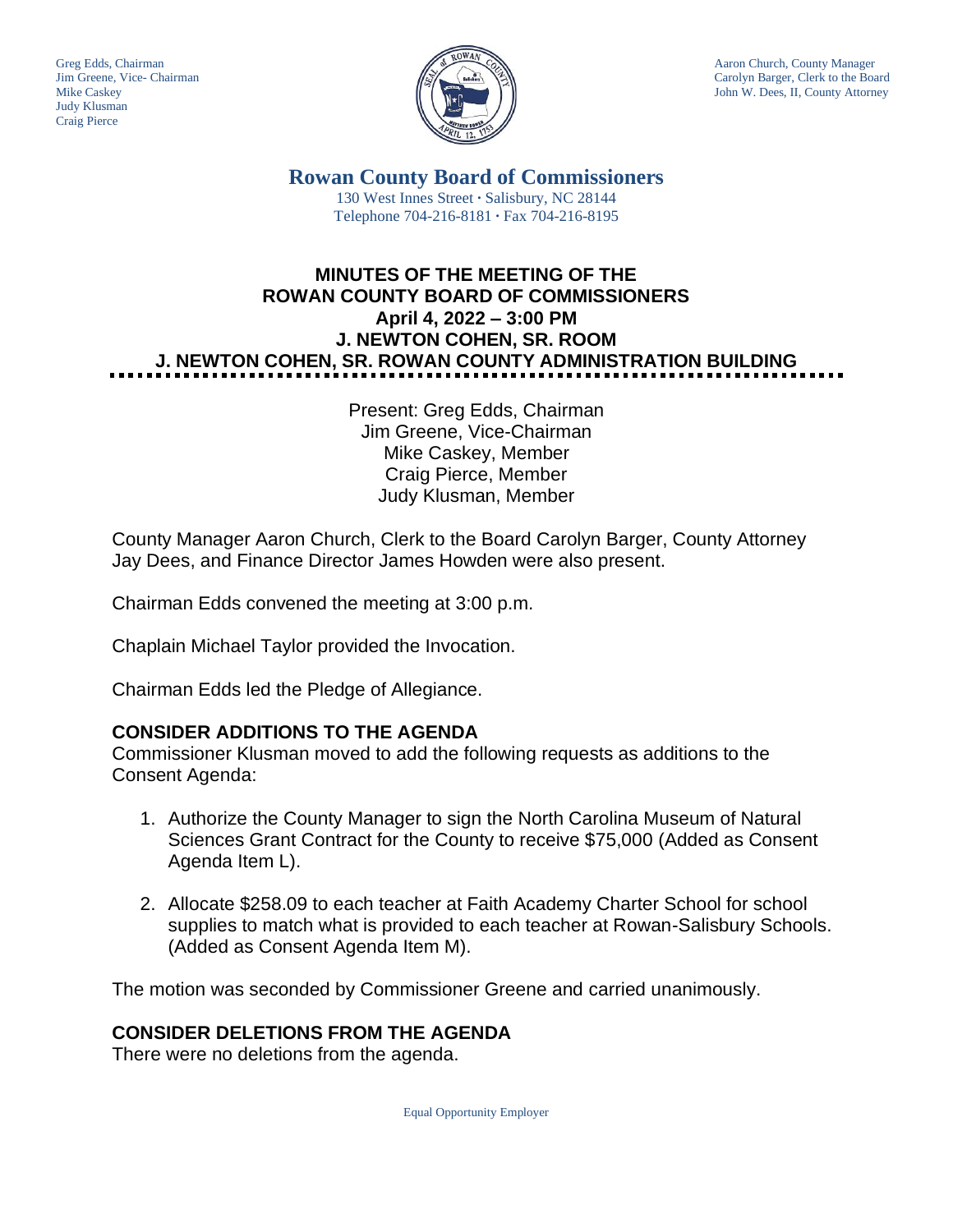## **CONSIDER APPROVAL OF THE AGENDA**

Commissioner Klusman moved, Commissioner Greene seconded and the vote to approve the agenda passed unanimously.

## **CONSIDER APPROVAL OF THE MINUTES**

Commissioner Klusman moved, Commissioner Greene seconded and the vote to approve the minutes of the March 21, 2022 Commission Meeting passed unanimously.

## **1. CONSIDER APPROVAL OF CONSENT AGENDA**

Commissioner Klusman moved approval of the Consent Agenda as amended. The motion was seconded by Commissioner Greene and passed unanimously. The Consent Agenda consisted of the following:

- A. ARPA Funding Request
- B. National Cinemedia Agreement
- C. FY 22-23 HOME Funding Action Plan
- D. Cheerwine Satellite Parking Request
- E. Contract with Family Advantage, LLC for DSS
- F. Schedule Public Hearing for ZTA 02-22: Conditional Zoning, for April 18, 2022
- G. Schedule Public Hearing for Z 03-22
- H. Fifth Amendment for Securus Technologies
- I. Amendment No. 2 for REI Engineers, Inc. Master Agreement
- J. East Gold Hill VFD Lease and Option Agreement with HomeTrust Bank
- K. Request for Detention Center Staff Incentives
- L. Authorize the County Manager to sign the North Carolina Museum of Natural Sciences Grant Contract for the County to receive \$75,000 (addition to the Consent Agenda)
- To: Rowan County Board of Commissioners Aaron, Church, County Manager
- From: Anna Bumgarner, Director of Purchasing/Contract Administration Bob Pendergrass, Animal Services Director
- Re: North Carolina Museum of Natural Sciences Grant Contract

Date: April 1, 2022

On February 21, 2022, Rowan County Board of Commissioners awarded and approved a budget amendment to receive \$75,000 from the North Carolina Museum of Natural Sciences Grant. The County has now received the grant contract.

Attached is the Grant Contract, the request for payment and the approved agenda item D from 2/21/22.

Recommendation: The Animal Services and Purchasing Directors recommend that the Board of Commissioners authorize the County Manager to sign the North Carolina Museum of Natural Sciences Grant Contract for the County to receive \$75,000.

M. Allocate \$258.09 to each teacher at Faith Academy Charter School for school supplies to match what is provided to each teacher at Rowan-Salisbury Schools (addition to the Consent Agenda).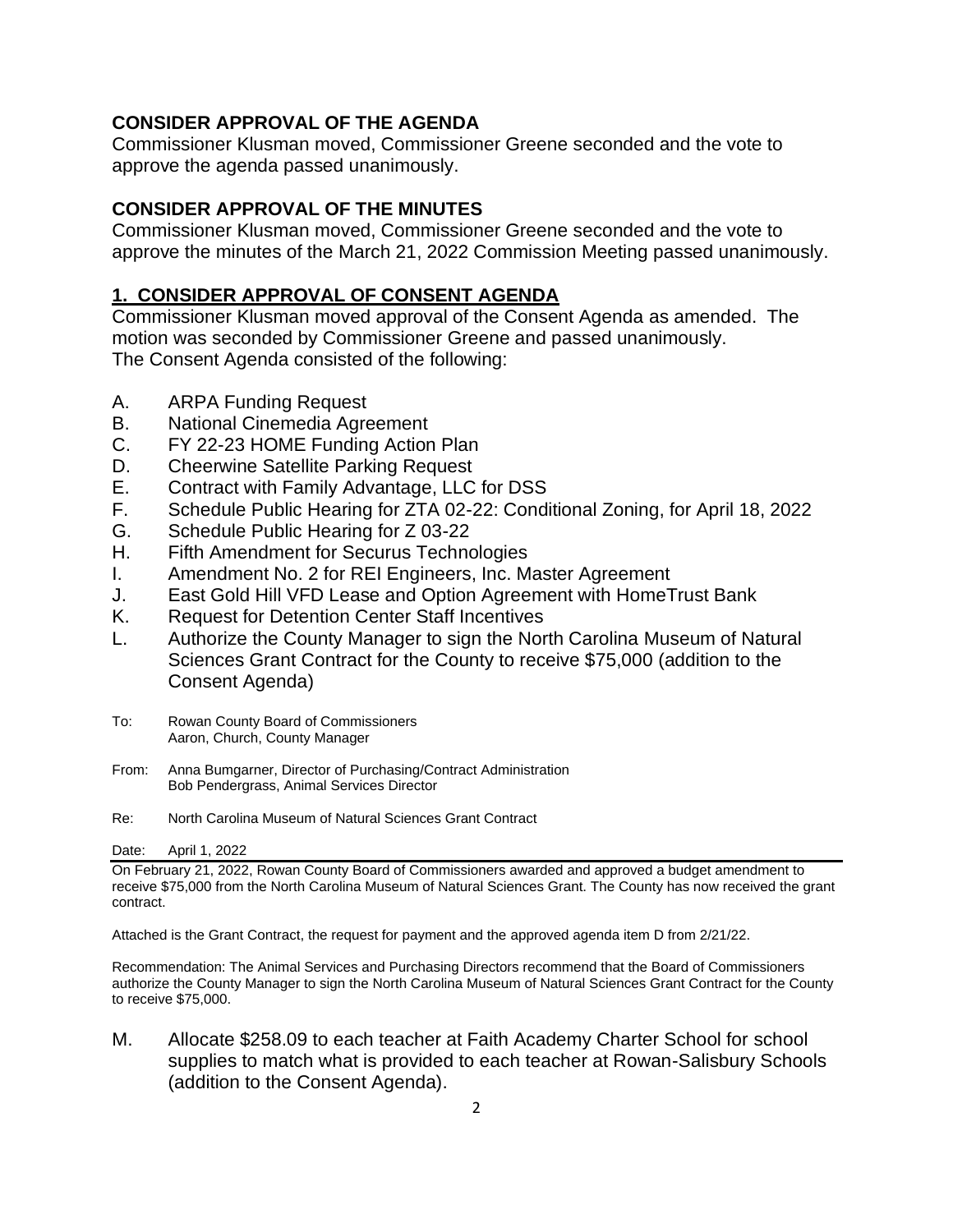| Greg Edds, Chairman<br>Jim Greene, Vice-Chairman<br>Mike Caskey<br>Judy Klusman<br>Craig Pierce                                                                                                                                                 |                                                                                                                                                                                        | Aaron Church, County Manager<br>Carolyn Barger, Clerk to the Board<br>John W. Dees, II, County Attorney |
|-------------------------------------------------------------------------------------------------------------------------------------------------------------------------------------------------------------------------------------------------|----------------------------------------------------------------------------------------------------------------------------------------------------------------------------------------|---------------------------------------------------------------------------------------------------------|
|                                                                                                                                                                                                                                                 | <b>Rowan County Board of Commissioners</b><br>130 West Innes Street . Salisbury, NC 28144<br>Telephone 704-216-8180 · FAX 704-216-8195                                                 |                                                                                                         |
|                                                                                                                                                                                                                                                 |                                                                                                                                                                                        |                                                                                                         |
| Board of Commissioners:                                                                                                                                                                                                                         |                                                                                                                                                                                        |                                                                                                         |
| teach list is as follows:                                                                                                                                                                                                                       | Request: Consider allocating \$258.09 to each teacher at Faith Academy Charter School for<br>school supplies to match what is provided to each teacher at Rowan Salisbury Schools. The |                                                                                                         |
| Kindergarten - 4                                                                                                                                                                                                                                |                                                                                                                                                                                        |                                                                                                         |
| $1st - 3$                                                                                                                                                                                                                                       |                                                                                                                                                                                        |                                                                                                         |
| $2nd - 3$                                                                                                                                                                                                                                       |                                                                                                                                                                                        |                                                                                                         |
| $3rd - 3$                                                                                                                                                                                                                                       |                                                                                                                                                                                        |                                                                                                         |
| $4th - 3$                                                                                                                                                                                                                                       |                                                                                                                                                                                        |                                                                                                         |
| $5th - 3$                                                                                                                                                                                                                                       |                                                                                                                                                                                        |                                                                                                         |
| $6th - 4$                                                                                                                                                                                                                                       |                                                                                                                                                                                        |                                                                                                         |
| $7th - 2$                                                                                                                                                                                                                                       |                                                                                                                                                                                        |                                                                                                         |
| Total: 21                                                                                                                                                                                                                                       |                                                                                                                                                                                        |                                                                                                         |
| <b>Enhancement Teachers:</b>                                                                                                                                                                                                                    |                                                                                                                                                                                        |                                                                                                         |
| $PE - 2$                                                                                                                                                                                                                                        |                                                                                                                                                                                        |                                                                                                         |
| $Art - 1$                                                                                                                                                                                                                                       |                                                                                                                                                                                        |                                                                                                         |
| Life Skills - 1                                                                                                                                                                                                                                 |                                                                                                                                                                                        |                                                                                                         |
| Music - 1                                                                                                                                                                                                                                       |                                                                                                                                                                                        |                                                                                                         |
| Theatre Arts - 1                                                                                                                                                                                                                                |                                                                                                                                                                                        |                                                                                                         |
| Total: 6                                                                                                                                                                                                                                        |                                                                                                                                                                                        |                                                                                                         |
| Teacher Assistants - 4<br>EC Teacher - 1                                                                                                                                                                                                        |                                                                                                                                                                                        |                                                                                                         |
| Recommendation: The Board to approve providing \$258.09 per teacher at Faith Academy<br>Charter School for the purchase of school supplies and to approve the County Manager<br>allocating funds via a budget amendment to cover appropriation. |                                                                                                                                                                                        |                                                                                                         |
|                                                                                                                                                                                                                                                 |                                                                                                                                                                                        |                                                                                                         |
|                                                                                                                                                                                                                                                 | Equal Opportunity Employer                                                                                                                                                             |                                                                                                         |
|                                                                                                                                                                                                                                                 | recycled paper                                                                                                                                                                         |                                                                                                         |
|                                                                                                                                                                                                                                                 |                                                                                                                                                                                        |                                                                                                         |
|                                                                                                                                                                                                                                                 |                                                                                                                                                                                        |                                                                                                         |

## **2. SPECIAL RECOGNITION A. PROCLAMATION FOR PUBLIC SAFETY TELECOMMUNICATORS WEEK**

Commissioner Caskey described Telecommunicators as unsung heroes. Commissioner Caskey said Telecommunicators are faced with stressful situations and are unable to physically help someone in an emergency because they are manning the 9-1-1 phone lines. Commissioner Caskey talked about the importance of the role of Telecommunicator.

Commissioner Caskey then moved approval of a Proclamation for Public Safety Telecommunicators Week, which he read. The motion was seconded by Commissioner Pierce and passed unanimously.

The Proclamation was approved as follows:

WHEREAS, the services and functions performed by the Rowan County Public Safety Telecommunicators are critical to the safety and welfare of the citizens of Rowan County and the municipalities; and

WHEREAS, the Public Safety Telecommunicators provide 24-hour service seven days per week as the vital link in the chain of emergency services providers; and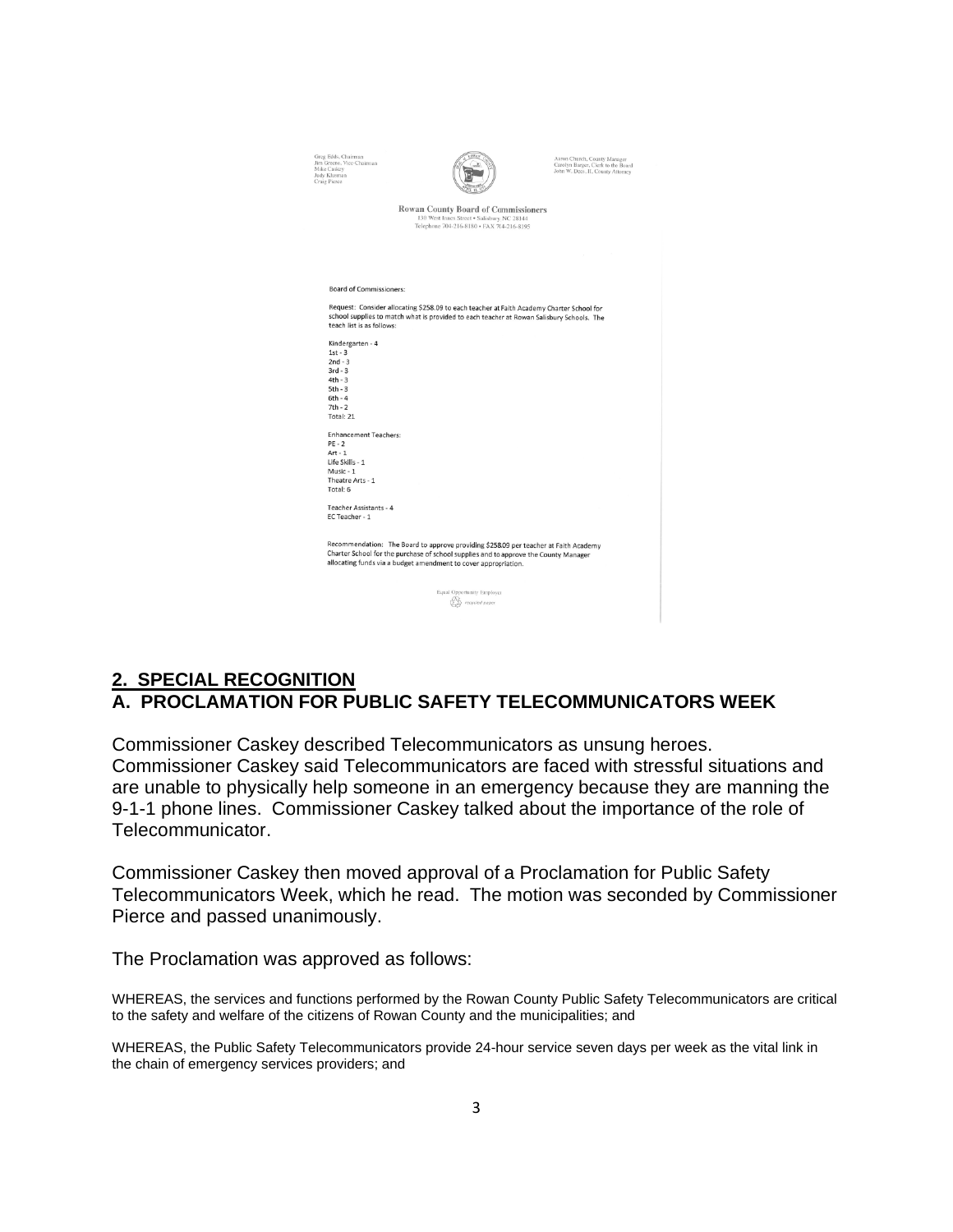WHEREAS, these dedicated professionals are the initial point of contact for citizens in crisis situations who need emergency services assistance. In answering the public's daily cries for help, they are often instrumental in saving lives and reducing property damage when tragedy strikes.

NOW THEREFORE the Rowan County Board of Commissioners does hereby proclaim April 10-16, 2022 as "Public Safety Telecommunicators Week" in Rowan County and urges all citizens to acknowledge the contributions of these loyal public servants.

The Board of Commissioners joined Allen Cress, Chief of Emergency Services, along with Battalion Chief Jenna Overcash and Captain Joe Garmye of the 9-1-1 Division in front of the dais for presentation of the Proclamation and for a photograph.

### **B. PROCLAMATION FOR CHILD ABUSE PREVENTION AND AWARENESS MONTH**

Commissioner Klusman moved approval of the Proclamation for Child Abuse Prevention and Awareness Month, which she then read. The motion was seconded by Commissioner Pierce and passed unanimously.

The Proclamation was approved as follows:

WHEREAS, child maltreatment is a community problem and finding a solution depends upon involvement among people throughout the community; and

WHEREAS, child maltreatment occurs when parents find themselves in stressful situations without community resources and unable to cope; and

WHEREAS, approximately 117,268 children were subject of investigations of abuse, neglect and/or dependency in North Carolina in Fiscal Year 2020; and

WHEREAS, 27 children were victims of homicide by their parent or caretaker in North Carolina during the year 2020; and

WHEREAS, the majority of child maltreatment cases stem from situations and conditions that are preventable in an engaged and supportive community; and

WHEREAS, the effects of child maltreatment are felt by whole communities, and need to be addressed by the entire community; and

WHEREAS, effective child maltreatment prevention programs succeed because of partnerships created among social service agencies, schools, faith communities, civic organizations, law enforcement agencies, and the business community.

NOW THEREFORE, the Rowan County Board of Commissioners, does hereby proclaim April 2022 as Child Abuse Prevention Month in Rowan County and calls upon all citizens, community agencies, faith groups, medical facilities, and businesses to increase their participation in our efforts to prevent child maltreatment and strengthen the communities in which we live.

The Board joined members from several agencies in front of the dais for presentation of the Proclamation and a photograph. Those joining the Board were Amy Brown, Executive Director of Smart Start and Chair of the Community Child Protection Team (CCPT), Micah Ennis, Director of Rowan County Department of Social Services (DSS), Alyssa Harris, Director of the Rowan County Health Department, and Shawn Edman with Prevent Child Abuse Rowan.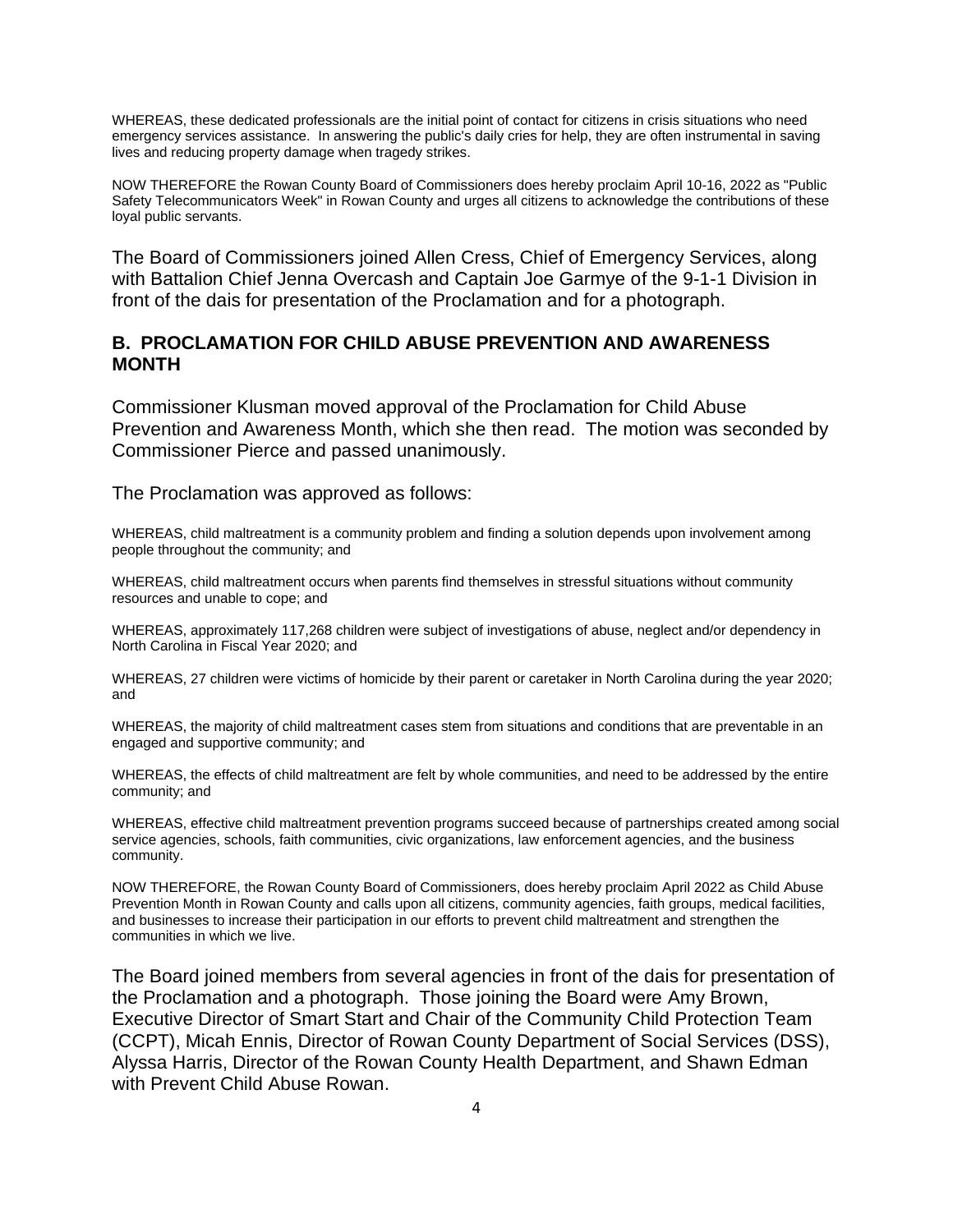Ms. Brown sought the Board's approval of the 2021 Annual Report submitted by the CCPT. Ms. Brown explained that multiple agencies come together on a regular basis throughout the year to look at child abuse cases and prevention measures to ensure the well-being of children and to prevent future cases of child fatalities.

Each of the agency members in attendance (named above) came forward to highlight how their respective agencies worked together to serve children and their families.

In closing, and on behalf of the CCPT, Ms. Ennis asked the Board to accept and approve the Annual Report.

Commissioner Klusman moved to accept the Annual Report. The motion was followed by a second from Commissioner Pierce and passed unanimously.

## **3. PUBLIC COMMENT PERIOD**

Chairman Edds opened the Public Comment Period to entertain comments from any citizens wishing to address the Board. With no one coming forward, Chairman Edds closed the Public Comment Period.

## **4. PUBLIC HEARING & SUMMARY PRESENTATION – PROPOSED RED ROCK INDUSTRIAL PARK**

Scott Shelton, Vice President of the Rowan Economic Development Council (EDC), presented the economic impact summary for the proposed Industrial Park (Park) by Red Rock Developments (RRD). Mr. Shelton said RRD was a privately-held real estate and development company based in Columbia, South Carolina. The Company's primary focus was in the speculative development of warehouse/distribution facilities located in major United States markets.

RRD identified property on Long Ferry Road as a potential site along the I-85 corridor for a new industrial park. The location was approximately 380 acres and comprised of six (6) parcels (Parcels 603 045, 603 112, 603 113, 603 114, 603 116 and 603 118) located approximately a half-mile from the Chewy facility and near Dukeville Road.

RRD proposed to construct up to six (6) buildings totaling 2.6 million square feet at the location. The total capital investment was estimated at approximately \$198 million. Once the buildings were completed, they would either be leased or sold to companies seeking to locate or expand their businesses in Rowan County. The number of new jobs created and amount of capital investment in personal property would be determined by the end users of the new buildings.

The Park would be developed in multiple phases. Mr. Shelton highlighted the scope and timing for each phase.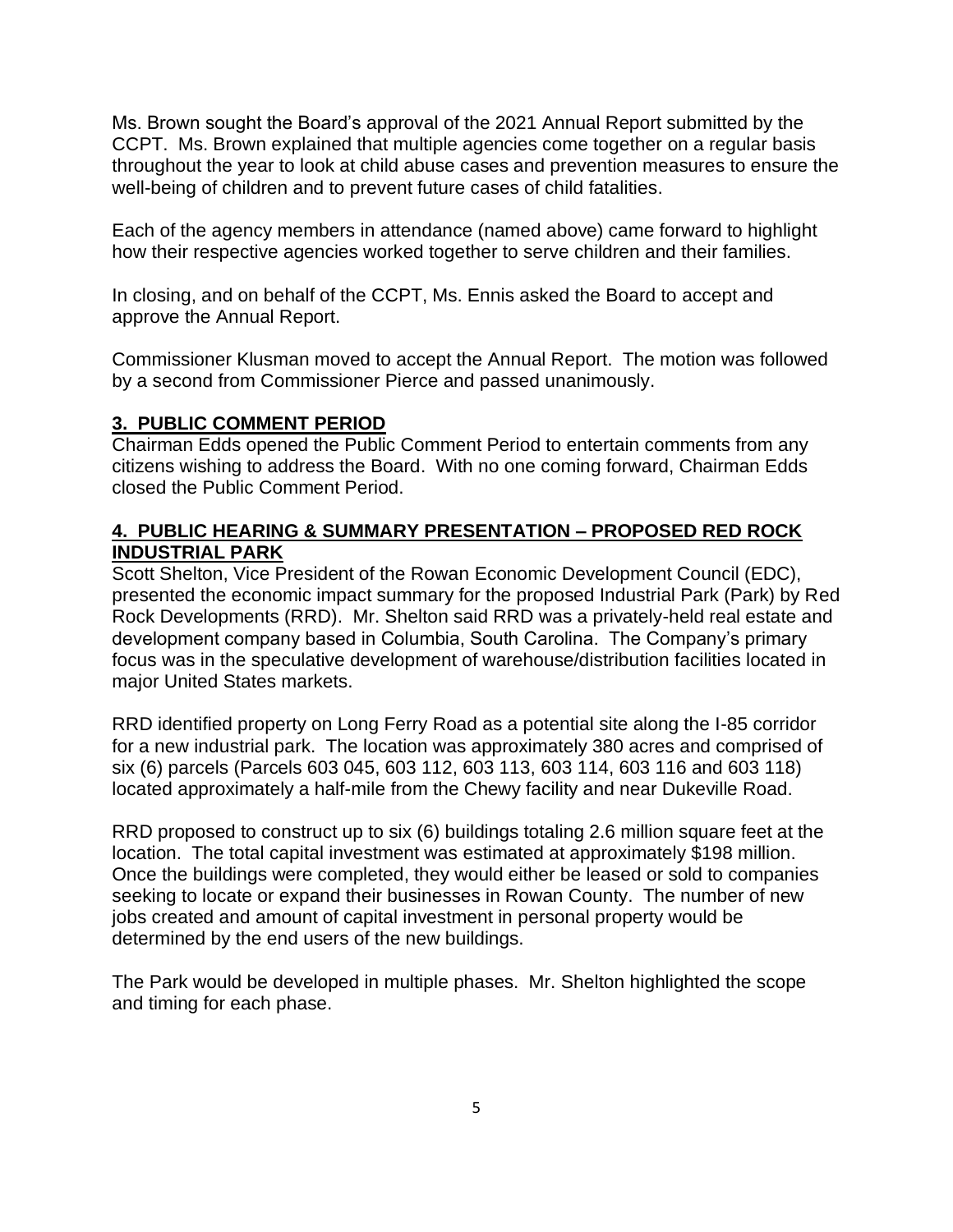Phase I would be for the construction of two (2) buildings with a combined 1.65 million square feet. The estimated completion date was the fourth quarter of 2022 with an estimated capital investment of \$117 million.

Phase II would be for the construction of two (2) buildings with a combined 660,000 square feet. The estimated completion date was by the fourth quarter of 2024 with an estimated investment of \$55 million.

Phase III would be for the construction of two (2) buildings with a combined 330,000 square feet. The estimated completion date was by the fourth quarter of 2025 with an estimated capital investment of \$26 million.

Mr. Shelton reported that providing utilities to the site would require the extension of approximately 4,000 linear feet of 16" water main, as well as approximately 4,000 linear feet of force main sewer (4"). A pump station would need to be installed in the southern portion of the new development.

Due to the increased traffic that would result from the Project, improvements to Long Ferry Road (Road) would be necessary. A Traffic Impact Analysis (TIA) was completed on the Project in February, and as a result, the North Carolina Department of Transportation (DOT) would require numerous improvements to the Road as a condition of their approval of the Project. The improvements included, among others:

- Installation of a traffic signal at Long Ferry Road and Front Creek Road
- Installation of a traffic signal at Long Ferry Road and the I-85 northbound ramp
- Installation of a traffic signal at Long Ferry Road and the I-85 southbound ramp
- Addition of numerous turn lanes and the extension of existing ones

RRD would be responsible for the cost of the infrastructure improvements, which RRD estimated at \$4.2 million.

The property was zoned for residential and agricultural purposes. As such, RRD or the current property owners would need to apply for a conditional district rezoning.

Mr. Shelton discussed the County's adopted Investment Grant Program and the requested assistance from RRD for each phase of the Park as follows:

#### **Requested Assistance – Phase I**

Based on RRD's potential investment of \$117 million for Phase I, RRD would typically qualify for a Level 3 Grant, which would provide a five-year grant equal to 85% of new taxes paid.

If Red Rock were to receive a Level 3 Grant, it would have an estimated value of \$3,269,419.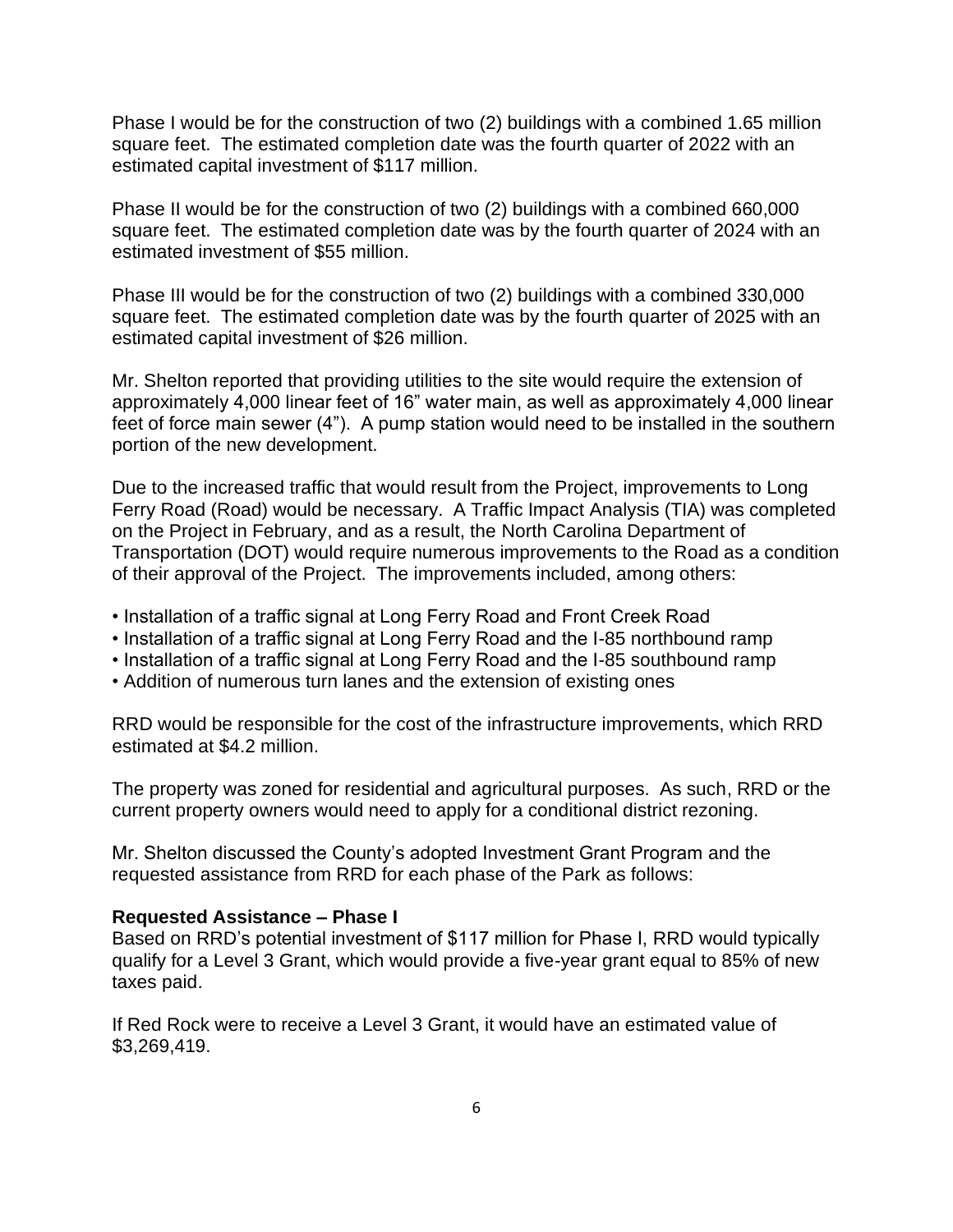As previously mentioned, RRD anticipated its cost for water, sewer, and the Road improvements to be \$4.2 million. In lieu of a traditional Level 3 grant, RRD was requesting Rowan County reimburse the Company \$4.2 million for these infrastructure improvements. The reimbursement would be paid upon the lease of substantially all of the facilities or sale of the facilities and property to a third-party job creator that qualified for Economic Development Grants under North Carolina General Statute § 158-7.1.

Based on the County's current tax rate of .6575, the completed project should generate approximately \$769,275 per year of real property tax revenue and \$7,692,750 over a ten-year period. Utilizing these projections, the County should recoup the \$4.2 million expenditure within five years and finish with \$3,492,750 in net revenue over a ten-year period.

### **Requested Assistance – Future Phases of the Project**

**Phase II** – RRD planned to invest \$55 million in the construction of two (2) speculative buildings. It was requested that incentives be offered as stated in the County's adopted incentive policy for this phase. Based on a \$55 million investment, the policy's current terms provided for a grant equal to 80% of new taxes paid for five (5) years. This would result in the County collecting an estimated \$3,616,250 of revenue while disbursing an incentive grant of \$1,446,500. The County would retain \$2,169,750 in net tax revenue over a ten-year period from Phase II.

**Phase III** - RRD planned to invest \$26 million in the construction of two speculative buildings for Phase III of this project. It is requested that incentives be offered as stated in the County's adopted incentive policy for this phase. Based on a \$26 million investment the policy, under its current terms, provides for a grant equal to 75% of new taxes paid for five years. This would result in the County collecting an estimated \$1,709,500 of revenue while disbursing an incentive grant of \$641,063. The County would retain \$1,068,438 in net tax revenue over a ten-year period from Phase III of the project.

Like the reimbursement request for Phase I's infrastructure expenditures, the future incentive grants for Phases II and III would only be payable upon the lease of substantially all of the facilities or sale of the facilities and property to a third-party job creator that qualifies for Economic Development Grants under North Carolina General Statute §158-7.1.

Todd Ward with RRD participated in the meeting via Zoom. Mr. Ward noted the investment for the spec buildings that had been reported did not include upfits that any of the future tenants/employers would be making. Mr. Ward said those investments would further add to the real and personal property figures in the tax base.

Commissioner Pierce questioned the time frame for construction. Mr. Todd expressed hope the ground breaking would commence at the end of summer and it would be around the end of the third quarter or beginning of the fourth quarter when RRD hoped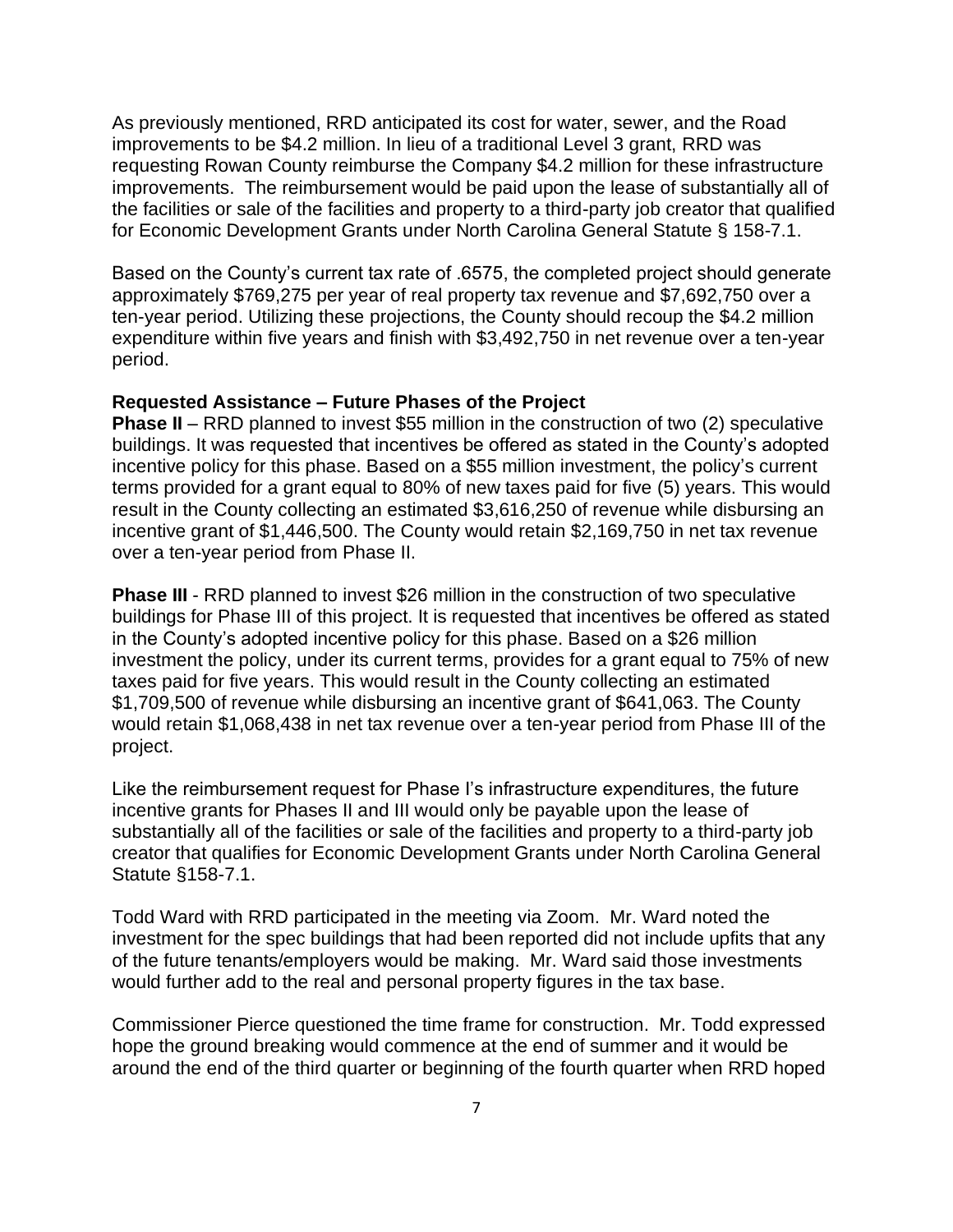to have the Certificate of Completion for the shell buildings. At this point, Mr. Todd said marketing could begin.

Commissioner Pierce inquired as to how the proposed road improvements would impact the timeline for RRD's construction. Mr. Todd responded that RRD had built the road improvements into its' schedule for construction. The buildings would be done concurrent with the other site work. Mr. Ward noted there would be left and right turn lanes in/out of the project site and through traffic would not be hindered, at least in design. Mr. Ward said RRD had worked closely with the DOT to ensure RRD went above and beyond what would be required for public safety in travel.

Chairman Edds agreed that travel on Long Ferry Road (Road) had been a concern. Chairman Edds said there would be turn lanes from both directions so travel could be maintained.

Chairman Edds stated that in addition to what RRD had to do, they had to perform a DOT study. Chairman Edds said the Road was important for lake and residential travel. The County had worked with the Metropolitan Planning Organization (MPO) to commission the County's own study of the Road, which would be done in conjunction with existing study RRD had done. Chairman Edds mentioned the Town of Spencer (Spencer) was also interested in the Road study as Spencer had projects being considered along the west side of I-85. Chairman Edds said he had extra copies of the DOT study if anyone was interested. Chairman Edds said there would be a couple of new traffic lights at I-85, as well. Chairman Edds discussed the turn lanes that would result from the proposed project.

Mr. Ward reiterated RRD had gone above and beyond with regards to traffic improvements for the different types of tenants/uses in the spec buildings.

Chairman Edds noted and Mr. Ward confirmed the DOT had required RRD to make sure the Chewy traffic was considered for the road changes.

Chairman Edds opened the public hearing to receive citizen input regarding the proposed RRD Industrial Park. The following citizens came forward:

• William Clay Shoaf of 2710 Long Ferry Road asked if any costs for the road improvements to RRD would be passed on to the taxpayers, or, if RRD would take care of the expenses.

Chairman Edds said Mr. Shelton had talked about the water line during his presentation. Chairman Edds said the water line went past the site; however, RRD would require approximately 2500 feet of a fire line that would come onto the south side of the property. Chairman Edds said the sewer would extend from the line to Chewy, which had been paid for through a State grant. RRD intended to design, engineer and hire contractors to pay for the sewer line. Chairman Edds said the County was normally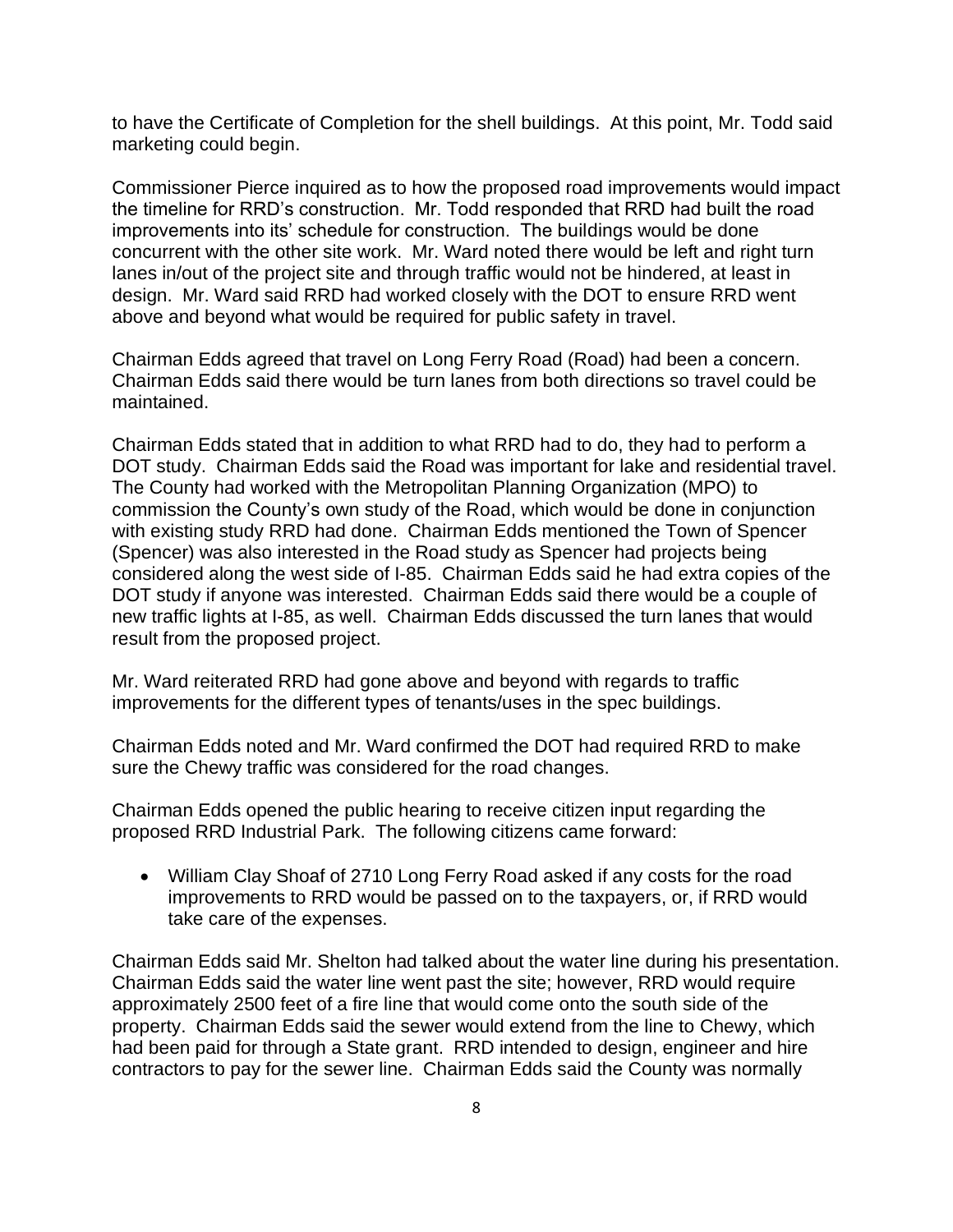asked to negotiate economic development incentives for a new project of this type; however, RRD was instead asking the County to reimburse them for the cost of the improvements.

Mr. Shoaf said the taxpayers would be involved for the reimbursement.

Chairman Edds said the developer/company pays in taxes and as part of an incentive, the County agrees to pay back an inducement to have the company bring the development and jobs to the community. The County would refund up to \$4.2 million since a lot of the improvements were to Long Ferry Road.

Mr. Shoaf asked if the current meeting was the proper time to talk about rezoning and Chairman Edds responded the current hearing was about the incentive and the Board did not have a date for the rezoning.

• Jackie Watson, 3715 Long Ferry Road, stated there were millions of square feet of speculative warehouse space and she asked how much more the County needed. Ms. Watson felt there were plenty of empty warehouses and the County planned to add more empty buildings with no tenants. Ms. Watson wondered where all the employees would live since there were constantly articles in the newspaper about the lack of housing in the County. Ms. Watson felt the County did not have the infrastructure to handle the growth. Ms. Watson referred to the comments from Chairman Edds about projects for Spencer and she asked what those projects were. Ms. Watson said she had a lot of questions but no answers.

Chairman Edds stated current information for the Charlotte region showed a demand for 46 million square feet. Chairman Edds reported that in the recent past the County missed an opportunity to land a business looking for 80,000 square feet for manufacturing. Chairman Edds continued by saying RRD did not want to build \$117 million in facilities to go broke and was building due to the demand in and around the County. Chairman Edds said development was occurring along the I-85 corridor and RRD would not be building facilities if it did not believe the buildings could be marketed and filled.

With regards to housing, Chairman Edds talked about the increase in the number of permits for houses and apartments. Chairman Edds said there was concern about what would happen with the schools. Chairman Edds said police protection also did not come free. Chairman Edds said there was a "push and pull" and people wanted better jobs and better benefits. Chairman Edds said the County had to make itself attractive to companies looking for space and the payroll, retail sales, etc. that comes from the new companies were huge for the County. Chairman Edds said the County had been waiting decades for the growth.

Ms. Watson asked how the funds were put in the coffers to pay for schools.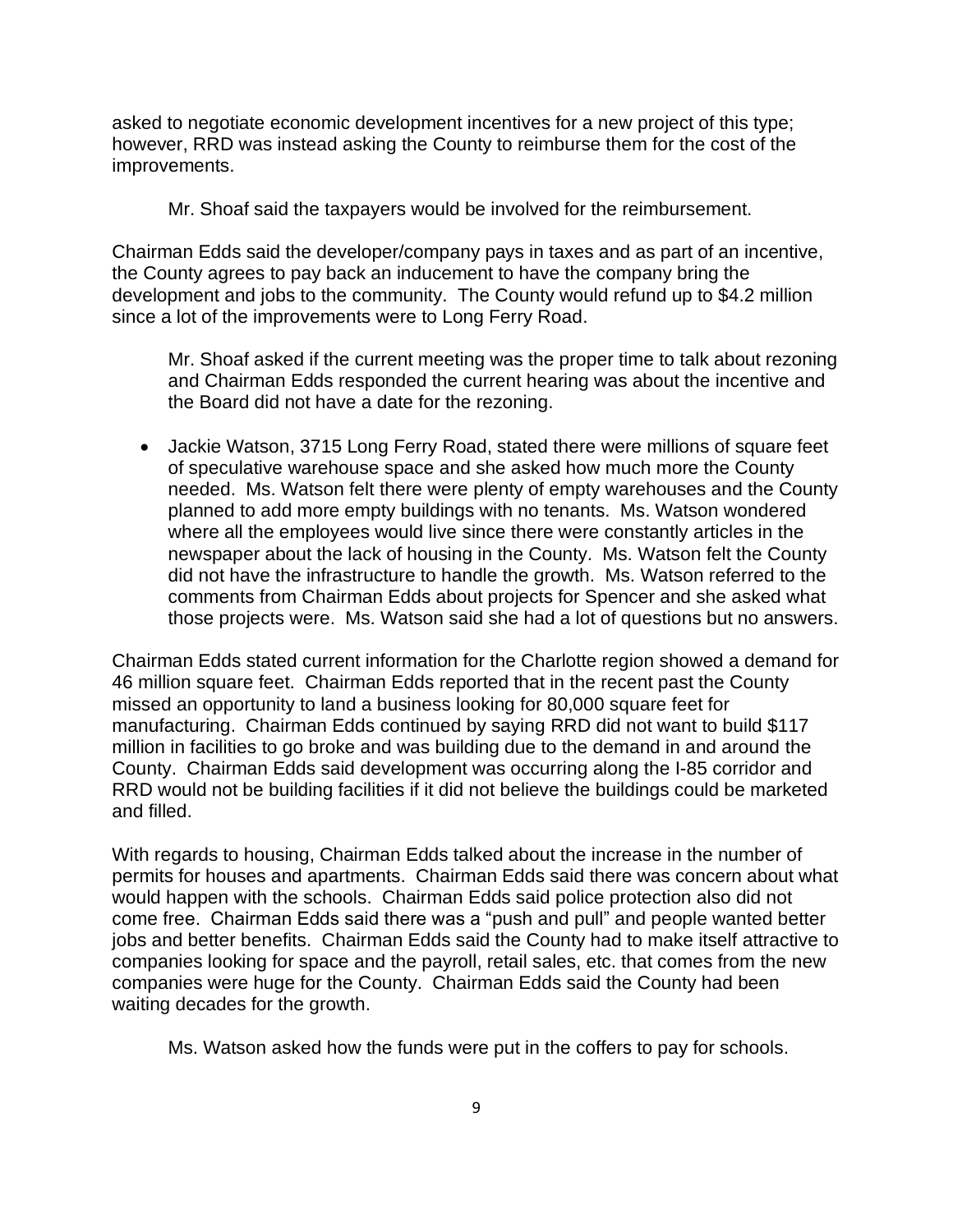Commissioner Greene said RRD would spend millions on the speculative buildings and the taxes for the buildings would come due every year. Commissioner Greene said someone would be paying taxes on the structures whether they were occupied or not.

Chairman Edds highlighted the spinoff benefits from the new Macy's distribution center currently being built and the benefits that would come from 2800-plus additional jobs, the \$100 million in payroll to families in the community, retail sales, etc.

- Mike Julian, 135 Whippoorwill Lane, expressed concern with the traffic flow and whether the new traffic lights would back up traffic coming off the I-85 ramp and/or from the Chewy facility. Mr. Julian felt a round-about would keep traffic flowing faster and keep it moving.
- Zachary Hedrick, 975 Long Ferry Road, said he lived in the middle of the Carlton site. Mr. Hedrick said he found the comments from others about RRD upsetting. Mr. Hedrick said he did not want false rumors or selfish interests to get in the way of letting the proceedings move along.
- William Shoaf came back to the podium. Mr. Shoaf said there seemed to be a lot of "ifs" being put into the project. Mr. Shoaf said he did not know where the County would get the employees to fill the jobs.

Commissioner Greene described the EDC as an independent agency and that a couple years ago the EDC reported there were at least 3.5 million people within a 50-mile radius. Commissioner Greene stated that companies perform studies in order to know they will be able to fill the jobs.

Chairman Edds said it was highly unlikely the buildings would not be filled and Commissioner Greene noted RRD had investors to put money into the project and therefore did not rely on banks.

With no one else wishing to address the Board, Chairman Edds closed the public hearing.

Mr. Ward said the incentives were performance-based meaning there are no incentives unless there is a tenant. Therefore, Mr. Ward said all of the risk was on RRD. Mr. Ward referred to the \$4.2 million infrastructure reimbursement and shared that the reimbursement did not include design, permitting fees, etc. RRD was absorbing some of the costs. Mr. Ward said investors required RRD to provide them with a labor study to show the labor force exists.

Commissioner Greene moved to approve the request from the EDC regarding RRD. The motion was seconded by Commissioner Caskey and passed unanimously.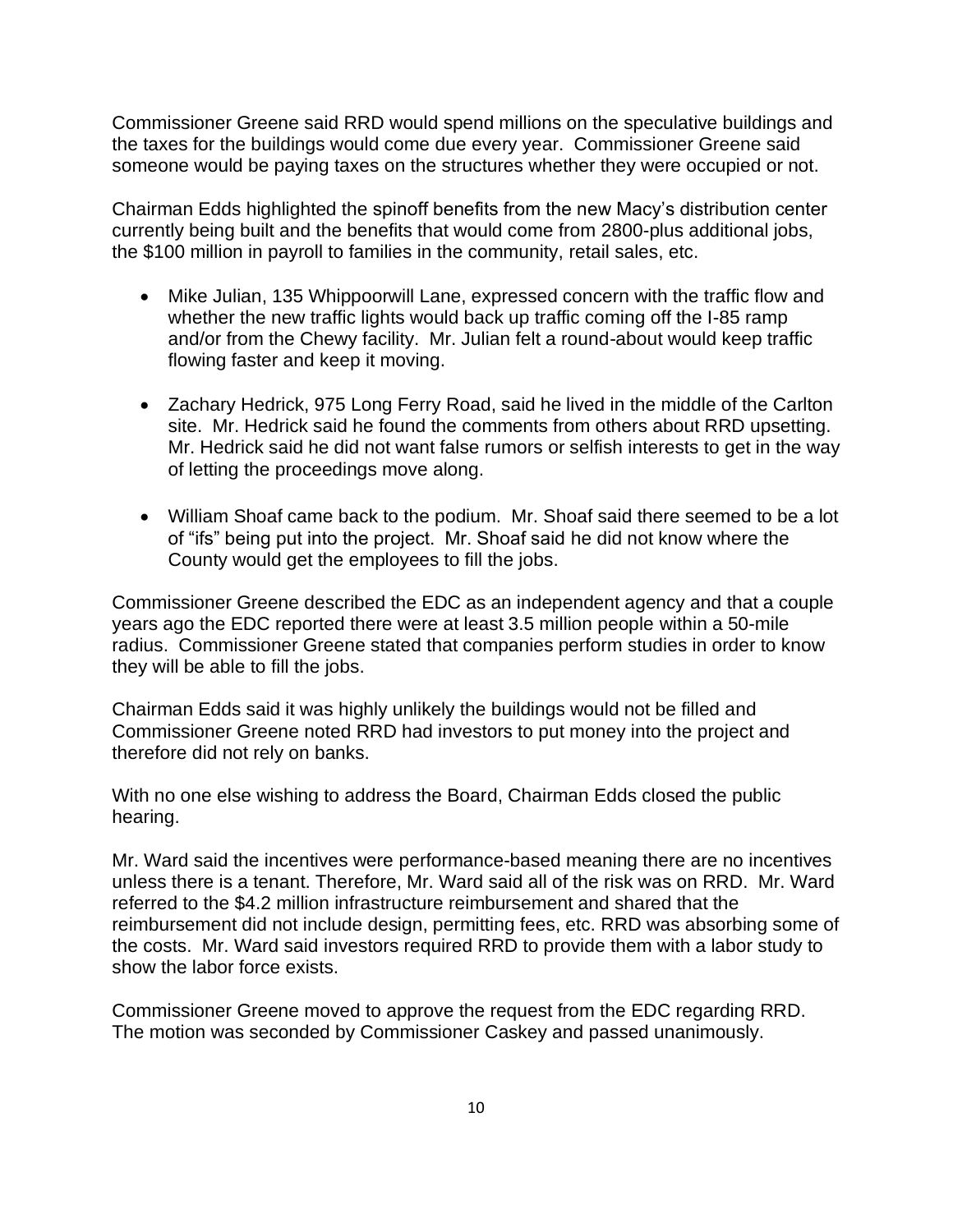### **5. PUBLIC HEARING & SUMMARY PRESENTATION – GENERAL RV PROJECT**

Scott Shelton, Vice President of the Rowan Economic Development Council, presented the request regarding an offer to purchase county-owned land off East Ritchie Road.

Mr. Shelton reported that General RV was considered one of the nation's premier recreational vehicle dealers and operated fourteen (14) dealerships across seven (7) states. General RV was seeking a site along the I-85 corridor for a new facility in the southeastern United States. The Company had identified a 40.24-acre site, identified as Tax Parcel 401 108 off East Ritchie Road, as a site of interest. The Company offered \$2.9 million. A recent appraisal estimated the market value for the property at \$1,950,000.

If acquired, General RV planned to open a large recreational vehicle dealership and service center. The Company would create 150 full-time jobs over the next three (3) years as part of the project. The new jobs would include a variety of positions such as mechanics, sales, finance, and administration. According to the Company, the average annual salary for these positions was expected to be \$65,000.

General RV would invest approximately \$25 million into the Project through the construction of a new facility and the installation of equipment. The Company estimated the facility would be completed within thirty (30) months of acquiring the property.

Mr. Shelton reported that General RV was not seeking any incentives from the County for the Project and only asked the County to sell them the property for their offered price of \$2.9 million.

The Board was asked to consider conveyance of the property for economic development purposes utilizing North Carolina General Statute § 158-7.1(d), which eliminated the upset bid process requirement and allowed for private negotiation.

Mr. Shelton highlighted the revenue projections the Project would generate. Mr. Shelton said the Project appeared to have a lengthy list of benefits and no apparent liabilities. The Project would add \$25 million to the County's tax base and generate approximately \$1.6 million of new property tax revenue over a ten-year period. The County would also benefit from increased sales tax revenue and visitor spending as a result of the Project. In addition to the creation of 150 new jobs by the Company, General RV's new dealership would lead to the creation of 66 indirect and induced jobs.

In closing, Mr. Shelton said the EDC was requesting the Board consider approval for the sale of Parcel 401-108 to General RV for \$2.9 million.

John Balice, Director of Facilities and Development for General RV, came forward to speak to the Board. Mr. Balice felt the site and community would be a good fit for General RV. Mr. Balice said the area had a strong RV market, as well as a strong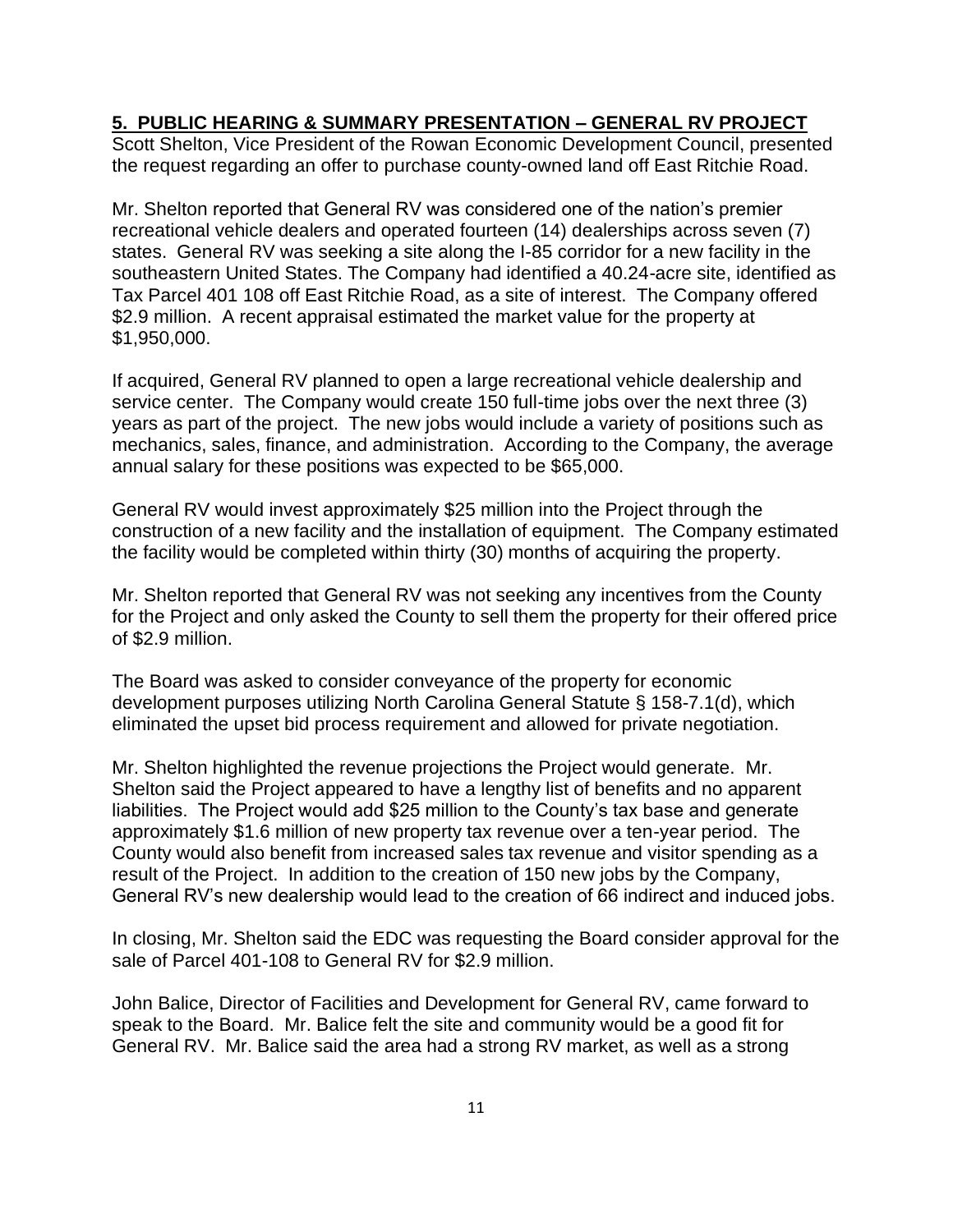employment base. Mr. Balice said the Company would be a strong economic partner for Rowan County.

Chairman Edds opened the public hearing to receive citizen input regarding the offer to purchase county-owned land from General RV. With no one wishing to address the Board, Chairman Edds closed the public hearing.

Chairman Edds recalled the County received a different offer for the property several months back in the amount of \$1.2 million, which was the tax value. The County then had the land commercially appraised, which came in at \$1.9 million. Chairman Edds continued by saying the original offer had been bumped to \$1.9 million. However, the same day, the County had received a second offer and this time from General RV. The offer was for more than the commercial appraised value.

Chairman Edds said the County had not initially been keen about the project; however, that had changed when General RV brought its whole team to meet about with the County about the proposed project. Chairman Edds talked about General RV's sales and services, as well as the 150 or more jobs the company would bring, paying \$65,000 per year. Chairman Edds said General RV would attract tens of thousands of visitors to Rowan County and those visitors would stay in the County's hotels and eat in restaurants, etc.

Chairman Edds continued by saying the County had asked for references and held Zoom calls with people in two (2) of the existing General RV locations. Chairman Edds said the references encouraged the County to let General RV become a part of the community.

Commissioner Greene stated the land belonged to the County's citizens and would be sold at \$70,000 an acre. Commissioner Greene said no taxes had been paid on the property for many years and it would now be turned into a productive tax base.

Commissioner Caskey agreed that General RV would be a good fit for the area and possibly spur additional growth in the vicinity.

Chairman Edds thanked Mr. Balice for attending the meeting.

Commissioner Pierce moved to approve the sale of Rowan County land to General RV for \$2.9 million. The motion was seconded by Commissioner Greene and passed unanimously.

#### **6. PUBLIC HEARING FOR Z 02-22: CHRIS ROSEMAN**

Planner Aaron Poplin presented the staff report via a power point for rezoning petition Z 02-22. Mr. Poplin said two (2) months after purchasing twenty-one (21) acres of land at 5145 Bringle Ferry Road, property owner Chris Roseman discussed his plans for subdividing and developing the property. Mr. Roseman and his brother, Chase,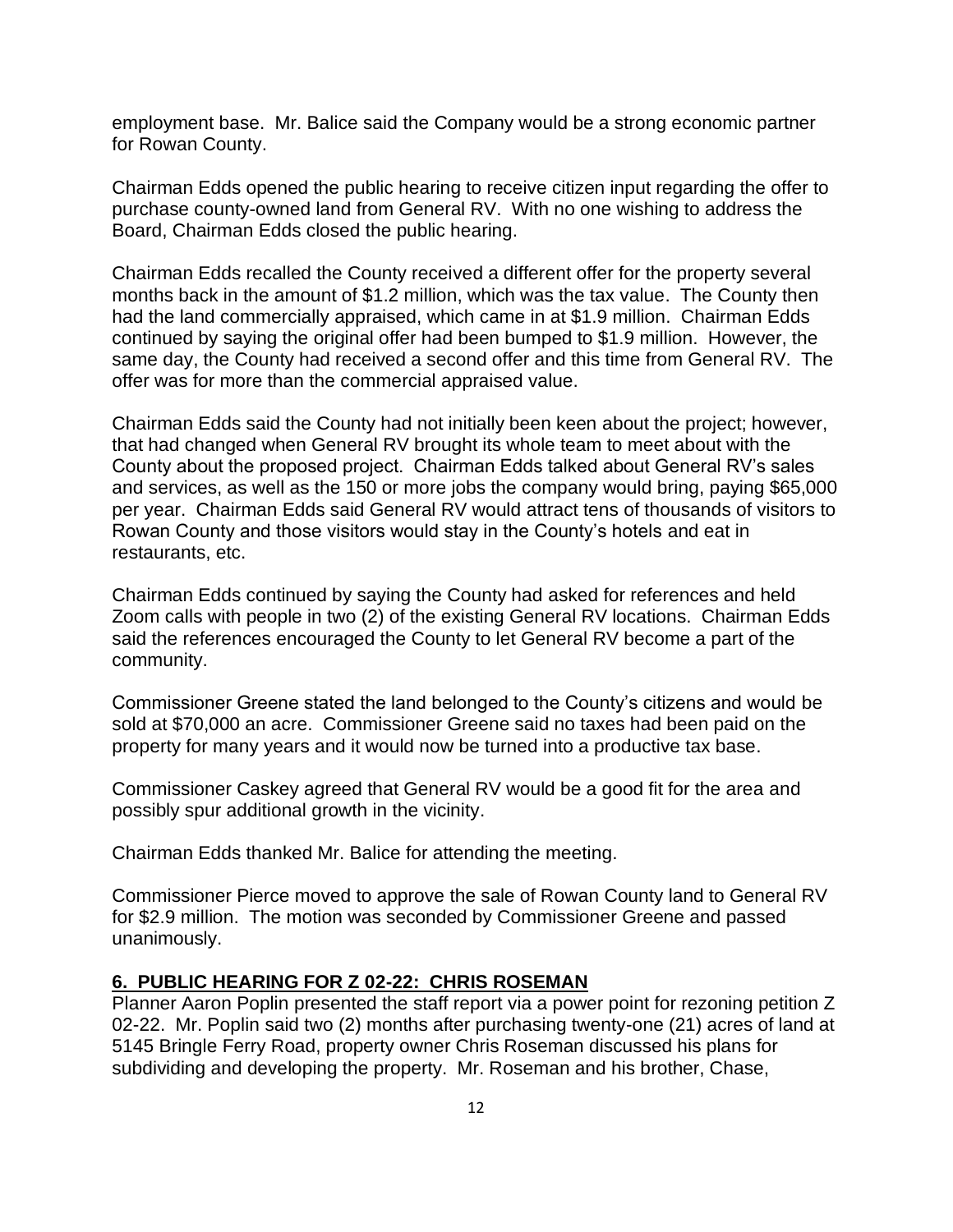proposed to create a one-acre lot for the existing house at 5145 Bringle Ferry Road, create one (1) lot for each brother to build their personal residences, and one (1) lot for their family business – a general contractor of single family homes. Mr. Poplin said Planning Staff had shared the standards for Rural Home Occupations (RHO) to incorporate into the lot layouts in anticipation of plan submittals once residences were constructed.

Mr. Poplin used the power point to depict the site and the surrounding areas.

In early December of last year, the Roseman's indicated the construction of their homes would be delayed due to lumber prices and inquired about options that would permit the construction of a non-residential building. Staff indicated rezoning to Neighborhood Business was the only other option.

The property owners requested the rezoning of their 4.52-acre parcel identified as Parcel 619 130 located at the 5200 block of Bringle Ferry Road from Rural Agricultural (RA) to Neighborhood Business with a Conditional District (NB-CD) to operate a general contractor's business.

The proposed plans included:

- 7,200 square foot enclosed building with two (2) lean-to sections, which total another 4,600 square feet that will be used for storage (12,000 square feet total)
- Structure would be 500' off the road (note this could change unless a specific condition of approval was established)
- Small gravel area in front to accommodate parking needs
- No outdoor storage proposed
- While the lot has frontage along with an identified 30' easement to Drew Roseman's lot (Parcel 619 131), access is proposed via a newly constructed driveway from Bringle Ferry Road on the adjacent Parcel 619 129 (Chris Roseman's lot), which will serve the two (2) future residences and the business. In anticipation of the three (3) future addressable structures, Planning and IT Staff accepted the proposed road name of Duckhorn Drive for the new driveway.
- Proposed swimming pool behind the building

Mr. Poplin discussed the rezoning's conformity with adopted plans and policies, consistency with the districts purpose and intent, NB special requirements, and compatibility of uses.

Mr. Poplin said the North Carolina Department of Transportation (DOT) approved a residential driveway permit for the proposed houses and commercial structure on January 25, 2022. A separate commercial permit was not required due to the assumed minimal impact.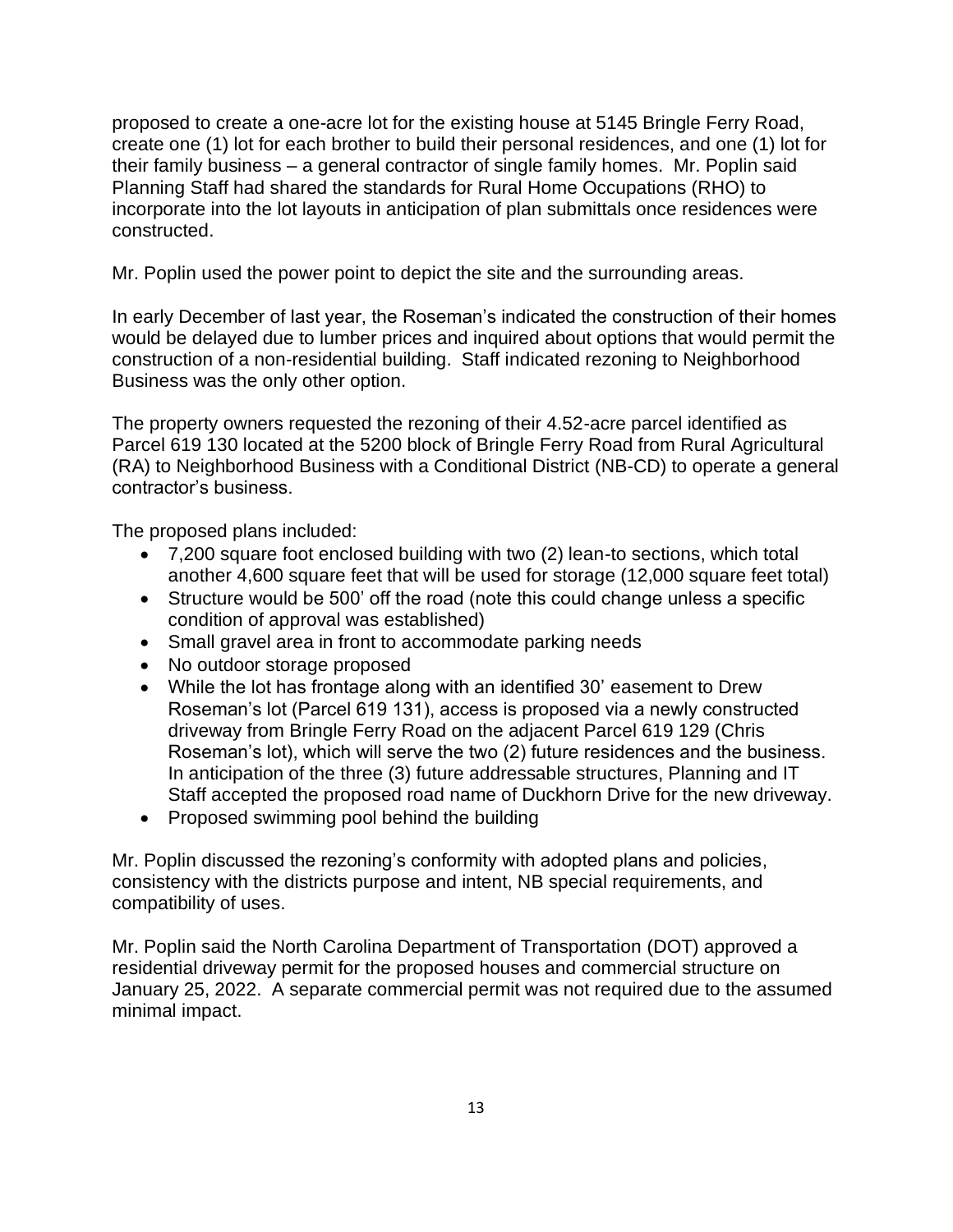The Roseman's hired a private soil scientist, Steve Cannon, to design a septic system that would extend on Tax Parcel 619 129. All required septic easements would be identified and recorded as necessary, prior to permitting.

The property was located within a Phase II stormwater area identified by the North Carolina Department of Environmental Quality (DEQ). According to DEQ staff, developments that meet the low density requirement would not require stormwater control measures.

Mr. Poplin highlighted the decision making process for the Board and noted that procedurally, the Board must develop a Statement of Consistency/Reasonableness.

The Planning Board met on February 28, 2022. Other than the owner/applicant, no one spoke at the courtesy hearing. The Planning Board voted unanimously (6-0) to recommend approval with no conditions. Planning Board member Mike Julian did question whether a condition to pave a portion of the driveway entrance was needed. [Staff's comment: Condition #9 of the permit indicated permanent driveways shall be paved a minimum of 50' but are typically enforced by DOT only in instances where safety issues arise due to mud/gravel extending onto the roadway. Note, the driveway is located on an adjacent lot not part of the rezoning request.]

The Planning Board's Statement of Reasonableness/Consistency was as follows: Z 02-22 is consistent with the East Area Land Use Plan and reasonable and appropriate based on the following:

- Appears it will have low impact on the surrounding community;
- Consistent with the NB and RHO standards;
- Bringle Ferry Road is considered a major thoroughfare, which is where NB is intended; and
- Seems to align with the spirit and intent of the ordinance.

With regards to public notice, Mr. Poplin reported letters were mailed on March 22, 2022 to four (4) adjacent property owners within 100' of the subject property and signs were also posted on the same date. On March 24, 2022 and March 31, 2022, notices were published in the Salisbury Post.

Staff comments noted in the agenda packet were listed as:

General contractor businesses typically do not generate much site activity less morning and evening movements. Visual impacts with outdoor storage are one of the primary concerns with some contractor businesses but none are proposed with this application. Additionally, the NB district requires any outdoor storage – other than equipment parking – be located behind the building and screened. Staff is of the understanding all equipment will be either within the building or under the lean-to, which could be discussed with potential conditions for assurance. The site plan meets the RHO standards (less residency) designed to address compatibility in most RA zoned areas.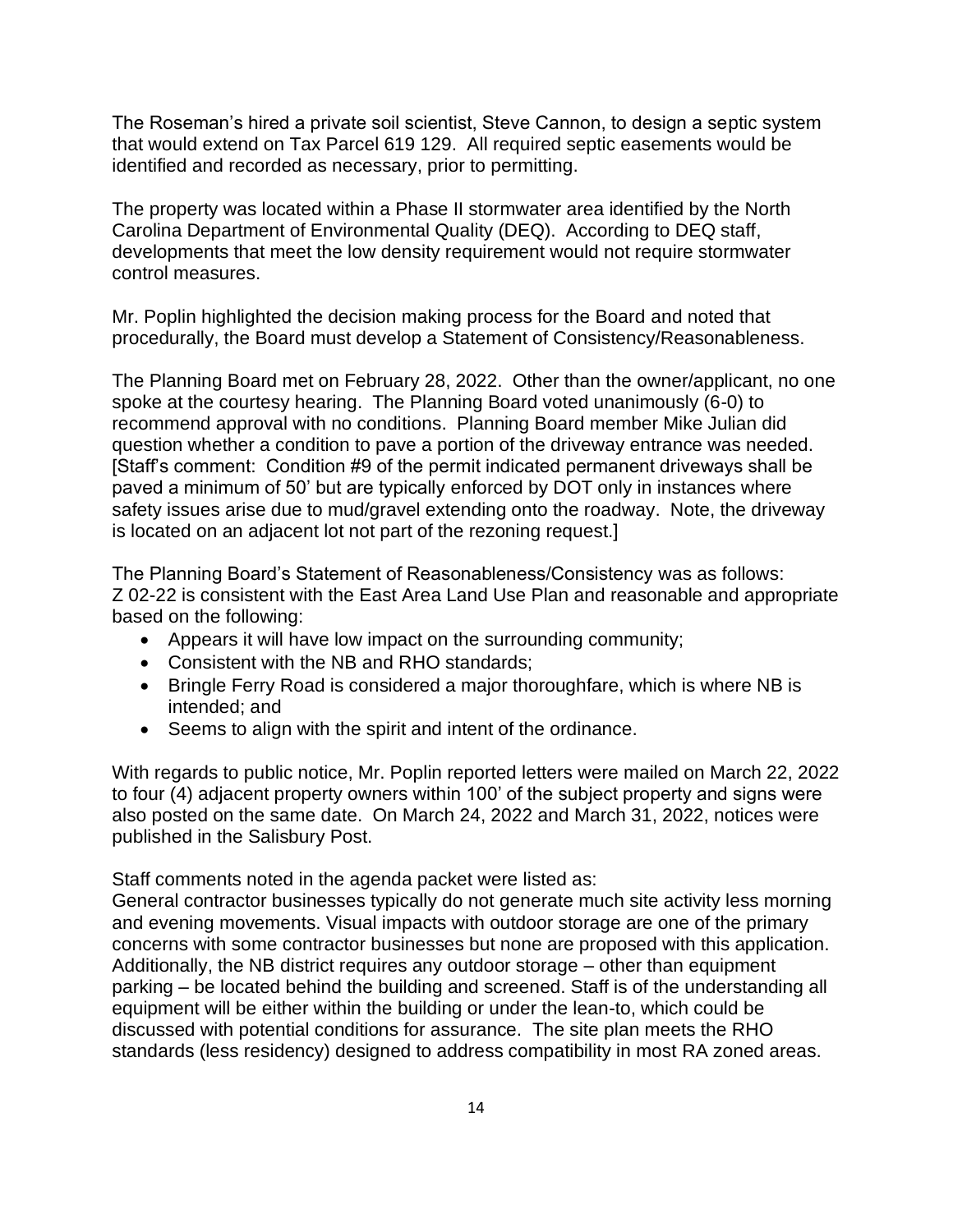Chairman Edds opened the public hearing to receive citizen input regarding Z 02-22 and the following citizen came forward:

• Mike Julian referred to the commercial construction equipment that would be using the driveway. Mr. Julian believed the DOT standards required a certain amount of the driveway to be paved when coming off Bringle Ferry Road. Mr. Julian said he supported the request; however, he would like to see a certain amount of the driveway be paved to prevent gravel from getting onto Bringle Ferry Road.

Mr. Poplin said the DOT would put on its driveway permit that the first 50' of the driveway must be paved.

With no one else wishing to address the Board, Chairman Edds closed the public hearing.

Commissioner Greene moved approval of the following Statement of Reasonableness and Consistency: Z 02-22 is consistent with the East Area Land Use Plan and reasonable and appropriate based on the following:

- Appears it will have low impact on the surrounding community;
- Consistent with the NB and RHO standards;
- Bringle Ferry Road is considered a major thoroughfare, which is where NB is intended; and
- Seems to align with the spirit and intent of the ordinance.

The motion was seconded by Commissioner Pierce and passed unanimously.

Commissioner Pierce moved, Commissioner Greene seconded and the vote to approve Z 02-22 carried unanimously.

## **7. APPEAL OF ADDRESS ASSIGNMENT: WILLIAM CHRISTIE PROPERTY**

Planning Director Ed Muire provided a power point and said as provided in Section 19.5-31 in Rowan County's recently amended Road Naming and Addressing Ordinance, Mr. and Mrs. William Christie were requesting the Commission consider their appeal of a decision by the Address Program Administrator (APA).

According to address records, the Christie's address was changed in 2016 when a road naming petition was submitted for a private drive off Warren Drive (also private). The Christie's apparently signed the petition supporting the naming of this new private road to "Bronco Run" and were subsequently assigned an address of 1045 Bronco Run.

Based on recent information received from the West Rowan Fire Department, the Christie's are still using an address of 140 Warren Drive. Two (2) recent calls for emergency services caused some confusion in response efforts and the Christie's were notified of the addressing problem.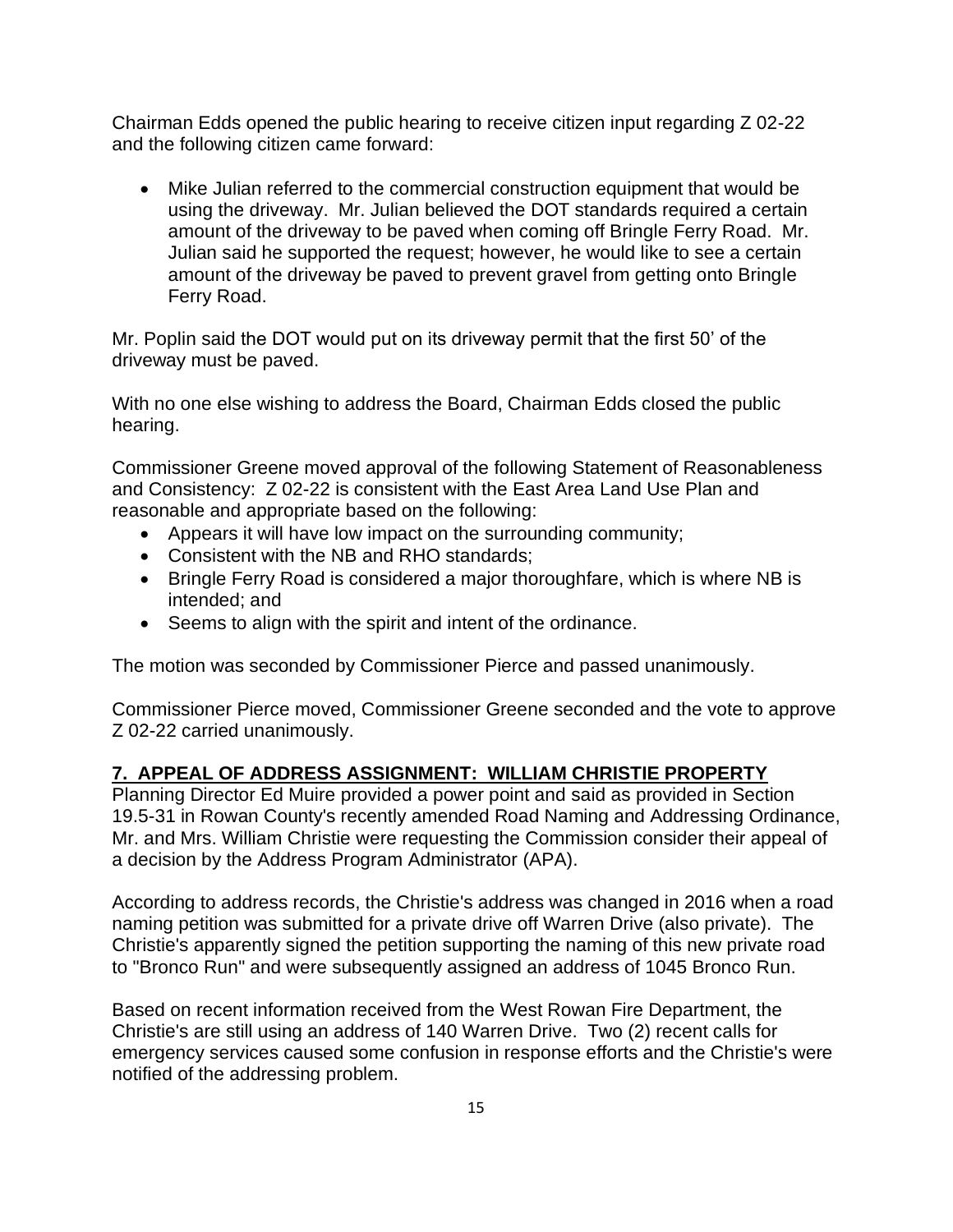The Christie's opted to appeal use of the 1045 Bronco Run address assigned in 2016 and the appeal was reviewed by the APA committee. Based on pictures from a site visit and review of aerial photographs, the APA recommendation was for the Christie's to change their address to 1045 Bronco Run.

The attachments in the agenda packet summarized the actions and correspondence of this request, which included: notice to the Christie's; their appeal request; notice of the APA decision; and the Christie's appeal to the Commission.

Mr. Muire asked the Board to allow the Christie's to speak and that the Board also hear from the Volunteer Fire Department (VFD) and Emergency Medical Services (EMS).

Chairman Edds opened the floor to receive input regarding the appeal. The following individuals came forward:

• Brandon Holt said he resided in front of the Christie's. Using Mr. Muire's power point, Mr. Holt pointed out his residence, as well as that of the Christie's and others nearby. Mr. Holt said the Christie's were in their 80's and did not wish to have to change their address on approximately forty (40) different accounts. Mr. Holt shared information about various lots and how they had been divided. Mr. Holt also discussed the access that had been put in to deliver a new home. Mr. Holt said the Christie's wanted to keep the Warren Drive address because the Drive was named after Mr. Christie's father. Mr. Holt said before the new house was put in, EMS did not have an issue locating the Christie's home.

In response to an inquiry from Chairman Edds, Mr. Holt used the power point to illustrate the drive used to transport the new home to its location. Mr. Holt said Google maps and FedEx showed 1045 Bronco Run as a non-existent address.

- Allen Cress, Chief of Emergency Services, and John Lee Morrison, Chief of the West Rowan VFD, shared their concerns for emergency vehicles being able to find the Christie's. Mr. Morrison discussed medical responses to the Christie's address and the time it had taken to find their residence. Mr. Morrison said there was confusion with the new sign and he wanted to ensure emergency response teams could find the right location during an emergency. Mr. Morrison said the County's ordinance stated a road must be named once a third structure was located on a drive and it was up to the Board to decide whether it wished to enforce its ordinance since there were three (3) residences using the new drive.
- Columbus Hawks, Rowan County GIS Manager and 911 Analyst, provided the Board with a different map, which he stated showed how to access the Christie's home. Mr. Hawks explained why he could not name the road the way the Christie's wanted him to and that he was trying to make it easier for 911 to locate the Christie's.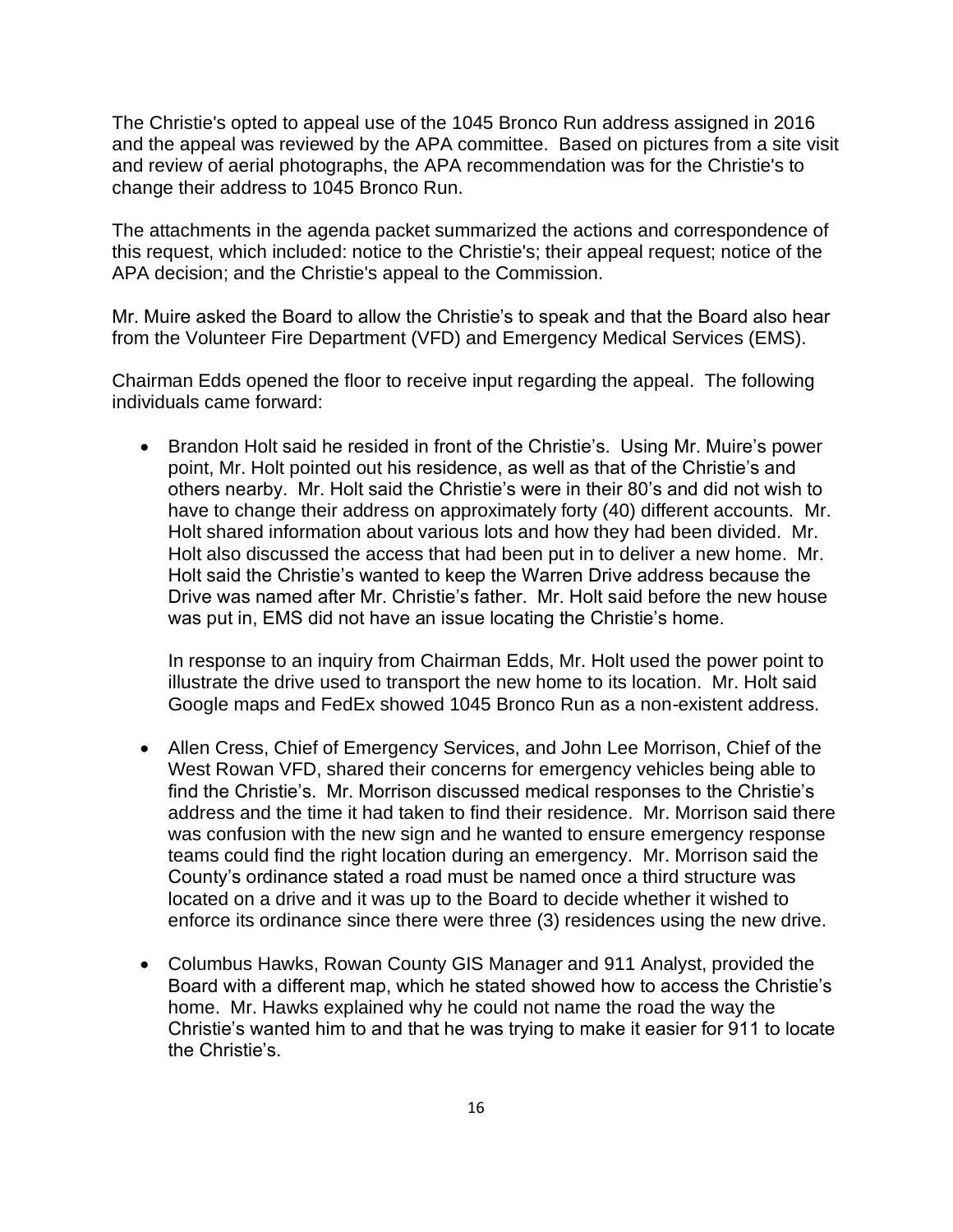Mr. Cress noted the County did have ambulance drivers that did not live in Rowan County and if EMS was dispatched to the Christie's, it would send the vehicle somewhere in the 100 block of Warren drive.

Mr. Morrison said if the Board made an exception, it would come up again as the road currently under consideration was not the only road with this type of issue. Mr. Morrison felt not following the ordinance would hurt EMS.

Further discussion ensued. Mr. Cress stated that Mr. Hawks could change the County's data base for the Christie's phone number and it would appear as 1045 Bronco Run.

Chairman Edds moved to deny the appeal followed by a second from Commissioner Pierce. The motion passed unanimously.

## **8. BUDGET AMENDMENTS**

Finance Director James Howden presented the following budget amendments for the Board's consideration:

- Library The library received additional aid to Public Libraries funding (administered through the North Carolina State Library). The library is seeking to transfer a portion of these funds from Library State Aid Grant into F/A: Furniture and Equipment in order to purchase a new scanner for patron use in the History Room and for the purchase of a new disc repair machine and Other Small Equipment to purchase new book carts. \$6,277
- Sheriff Recognize excess state asset forfeiture revenue and budget to the asset forfeiture account used for informer fund. \$20,265

Commissioner Pierce moved approval of the budget amendments as presented. The motion was seconded by Commissioner Klusman and passed unanimously.

### **9. CONSIDER APPROVAL OF BOARD APPOINTMENTS FRANKLIN VOLUNTEER FIRE DEPARTMENT FIRE COMMISSIONERS**

Gary Ingram and Mark Monroe applied for reappointment and if approved, their terms will expire April 30, 2024.

Robert David Connor applied for a seat that will become vacant on April 30<sup>th</sup>. If appointed, Mr. Connor's term would expire April 30, 2024.

Commissioner Pierce moved to reappoint Mr. Ingram and Mr. Monroe and to appoint Mr. Connor. The motion was seconded by Commissioner Greene and carried unanimously.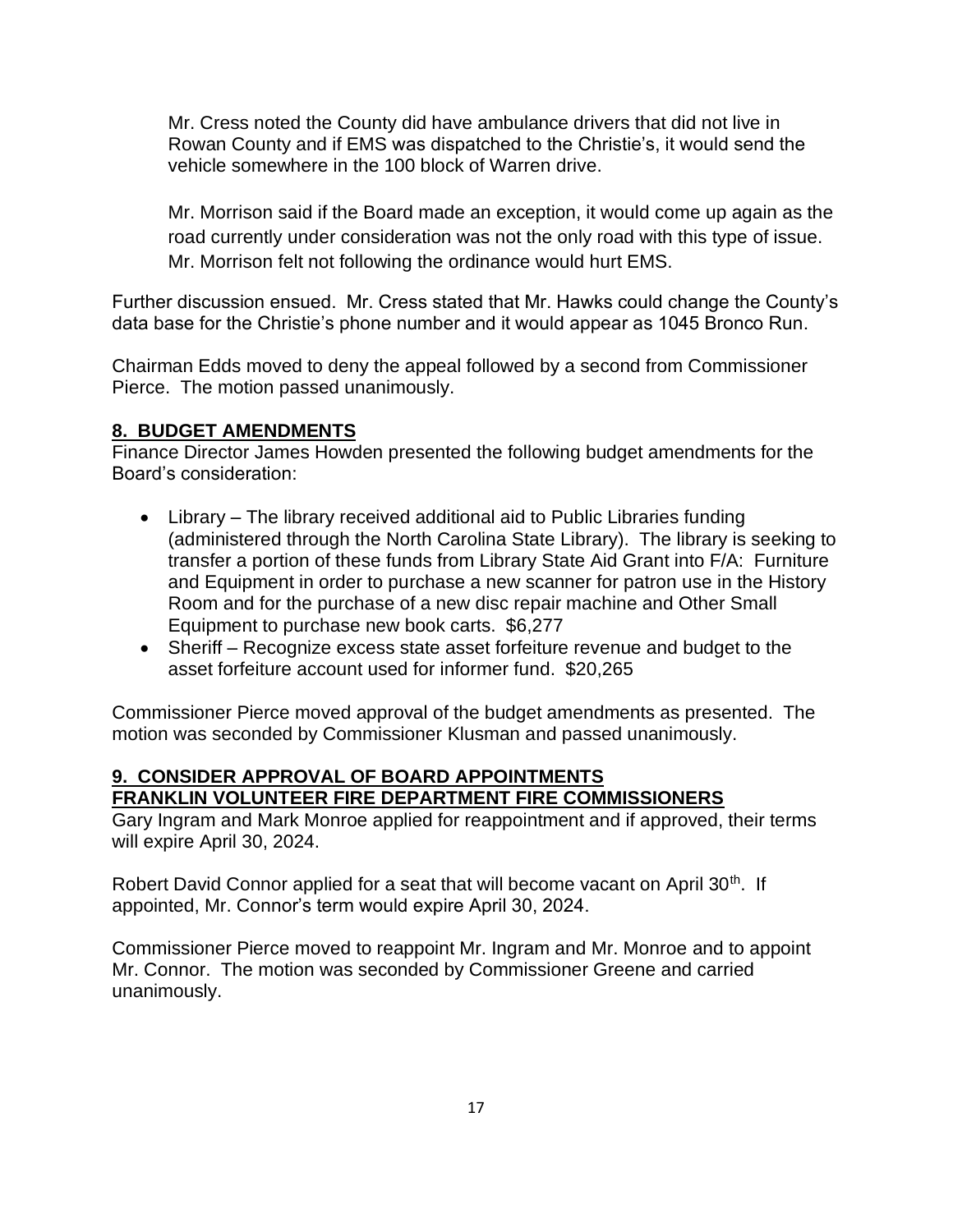### **HISTORIC LANDMARKS COMMISSION**

Hunter Casper and Lucas Safrit applied to fill two (2) vacant seats. These seats have different term ending dates of January 31, 2023 and April 30, 2023. Therefore, the Board will need to select which seat each applicant will fill.

Commissioner Klusman moved to appoint Mr. Casper and Mr. Safrit followed by a second from Commissioner Greene. The motion carried unanimously

Commissioner Klusman moved Mr. Casper's term end January 31, 2023 and Mr. Safrit's term end April 30, 2023. The motion was seconded by Commissioner Greene and carried unanimously.

### **JUVENILE CRIME PREVENTION COUNCIL**

Haylee Shuping applied to fill the remainder of the term for a General Public seat. If approved the term will expire June 30, 2022, after which she would be eligible for reappointment.

Commissioner Pierce moved, Commissioner Greene seconded and the vote to appoint Ms. Shuping passed unanimously.

### **TOWN OF ROCKWELL PLANNING AND ZONING BOARD ETJ**

Andrew King applied to fill a vacant seat and if approved, his term will expire February 28, 2025.

Commissioner Pierce moved to appoint Mr. King. The motion was seconded by Commissioner Greene and passed unanimously.

### **CITY OF SALISBURY PLANNING AND ZONING BOARD OF ADJUSTMENT - ETJ**

Esther Atkins Smith applied for a vacant ETJ seat that will expire March 31, 2024.

Commissioner Pierce moved to appoint Ms. Smith. The motion was seconded by Commissioner Greene and passed unanimously.

### **ROWAN TRANSIT SYSTEM ADVISORY COMMITTEE**

Henry Ricardo Smith applied to fill the remainder of the term for an at large seat. The term will expire June 30, 2024.

Commissioner Pierce moved to appoint Mr. Smith. The motion was seconded by Commissioner Greene and carried unanimously.

### **10. CLOSED SESSION**

Chairman Edds moved at 5:25 p.m. for the Board to enter into Closed Session in accordance with North Carolina General Statute § 143-318.11(a)(1) to consider approval of the minutes of the Closed Session held on March 21, 2022 and in accordance with North Carolina General Statute § 143-318.11(a)(3) for attorney-client